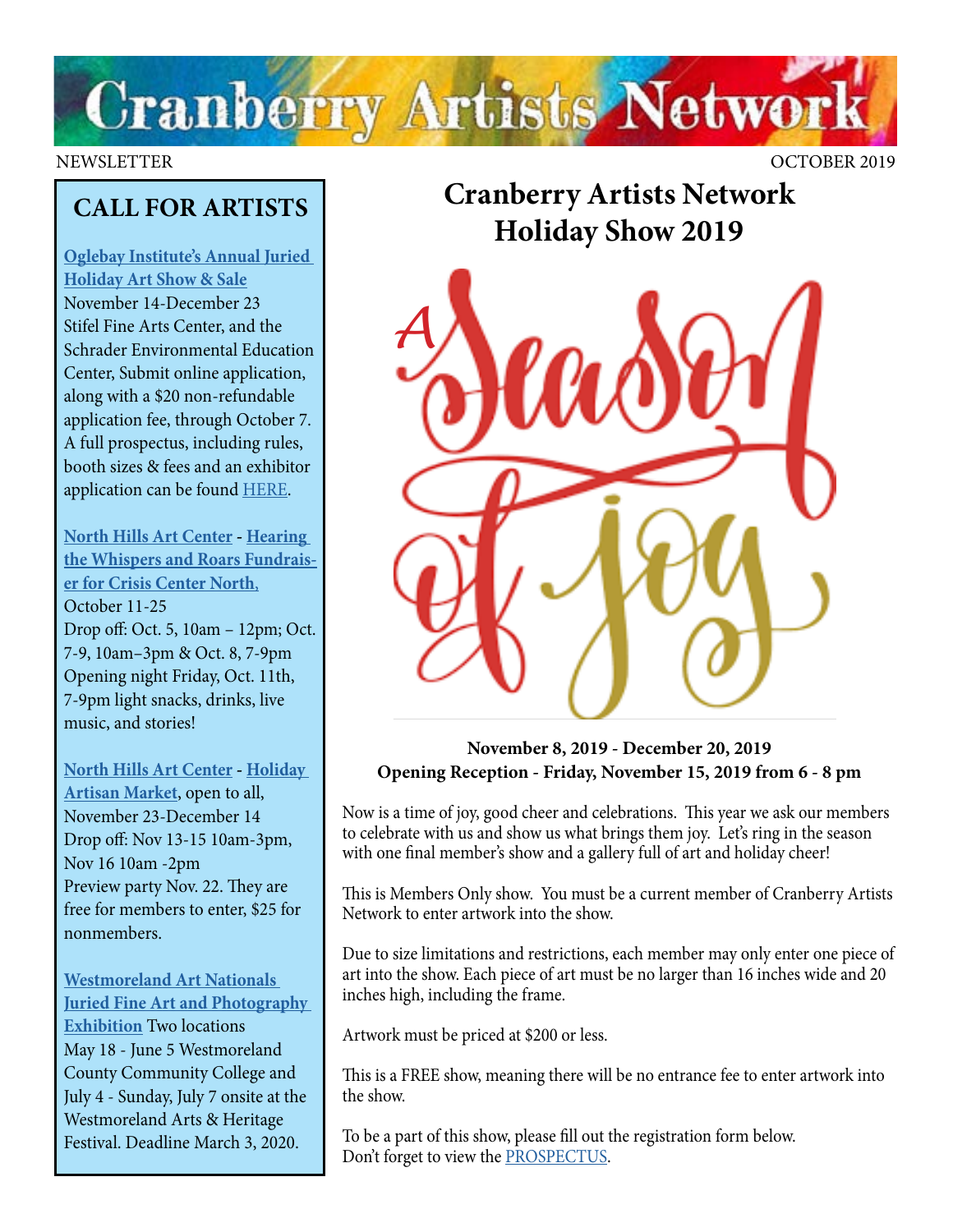#### **CRANBERRY ARTISTS NETWORK 2019 CALENDAR OF EVENTS**

| Oct 1    | First Tuesday figure drawing        |
|----------|-------------------------------------|
| Oct 3    | Plein Aire at Sherwood Oaks         |
| Oct 21   | New Member Screening                |
|          | 5-8pm                               |
| Nov 8    | Holiday show art drop off           |
|          | $4-7$ pm                            |
|          | Nov 11 Holiday Show starts          |
|          | Nov 12 First Tuesday figure drawing |
|          | on second Tuesday due to            |
|          | <b>Election Day</b>                 |
| Nov $15$ | <b>Holiday Show</b>                 |
|          | Opening Reception 6-8pm             |
| Dec 5    | General Membership                  |
|          | Meeting 6:30-9pm                    |

Dec 20 Holiday show ends,

## **[James Sulkowski](https://www.jamessulkowskifineart.com/) one-day workshops in his studio**

*October 19th November 9th December 14th*

James Sulkowski Art Studio 10 N. Cherry Avenue Houston, Pa 15342

Workshop begins at 9 AM and continues to 4 PM.

Lunch break from 12 noon to 1 PM.

COST: \$125 Per workshop day

## **Cranberry Artists Network**

## **OCTOBER FEATURED ARTIST [Joan Stossel Pun](https://www.facebook.com/joanstossel.pun)**



Joan Stossel Pun has been drawing and painting as long as she can remember. She moved back to Western PA after living 48 years in Lima, Peru and is largely selftaught but studied watercolor under one of the foremost artists in said media. She also took lessons in oil from a well-known artist there. Joan has been in numerous collective exhibits and has had two individual exhibits in Lima and one in the Museo de Arte of San Juan, Puerto Rico. Prizes won include one from the Colegio Medico del Peru and one from the American Women's Literary Club (for best monthly exhibit in the year 2017). Her works hang in several countries.

 She prefers architectural themes and works in watercolor, oil, and batik and looks forward to the many activities provided by the Cranberry Artists Network. In October, she will exhibit her paintings in the back hall. The opening reception will be Saturday, October 5th 2-4pm.

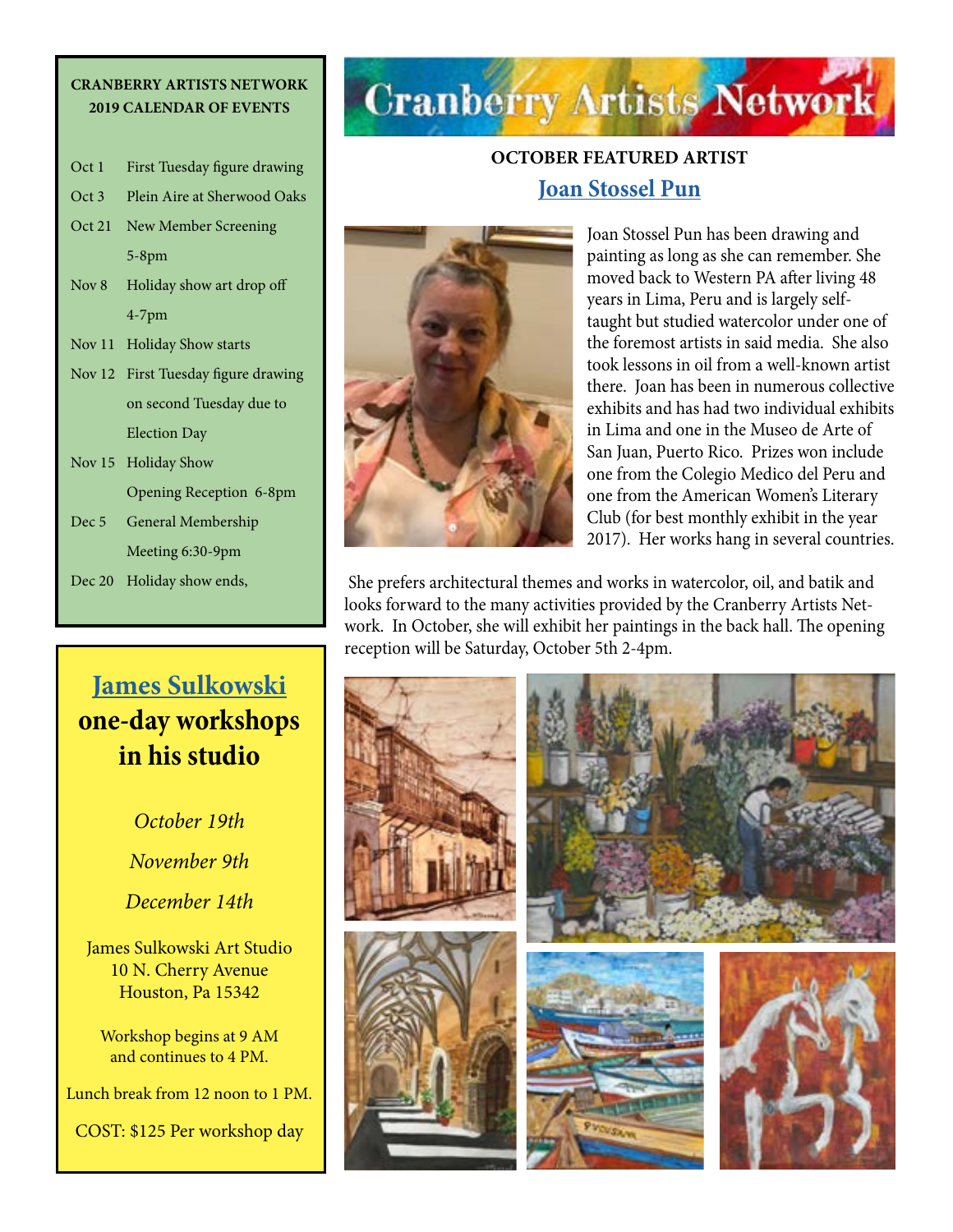

#### MEMBER NEWS

[Mary Mason,](https://www.facebook.com/mary.b.mason.9) [Jack Puglisi](https://www.facebook.com/facesbyjack) and [James Tobin](http://www.JamesTobinart.com) are among the CAN members who have had art accepted into the **[As The World Falls Down Exhibition](https://www.pittsburghsocietyofartists.org/event-3471307)** on display at Panza Gallery October 4-26. The juried exhibition of artwork curated by Panza Gallery in cooperation with the Pittsburgh Society of Artists. This is an exhibition of fantasy art inspired by the movie The Labyrinth and the art of Brian Froud and Jim Henson. Opening Reception Oct 12, 6-9pm Ticketed Closing Reception Masquerade Ball Oct 26, 6-9pm.







**[Elizabeth "Betty" Asche Douglas](http://douglasartgallery.com/)** will be the juror for LISTEN, the visual art exhibition component of Sewickley based Sweetwater Center for the Arts 23rd annual MAVUNO FESTIVAL of African American Arts & Culture, scheduled for September 19 - October 19, 2019.

Betty's found-object assemblage sculpture Multi Emoji has been accepted for inclusion of Group A's upcoming exhibition What Deepest Remains, scheduled for October 4 - November 3 at the Brew House Gallery, Pittsburgh.

During the month of October, **[Joan Stossel Pun](https://www.facebook.com/joanstossel.pun)** and **[Marcy Bogdanich](https://www.facebook.com/marcy.bogdanich.12)** will have art showing at the Cranberry Township Municipal Center. Joan's work will be in the Back Hall Gallery and Marcy is exhibiting in the large Showcase near the Back Hall. On Saturday, October 5th 2-4pm they are hosting an Artist's Reception for the public. Refreshments will be served.



**[Debra](http://www.debratobinart.com) an[d James Tobin](https://jamestobinart.com/)** have a two person display at the **Clearview Federal Credit Union** in Sewickley through October 7 and will have pieces on display for the North Hills Art Center Members Show through October 4.

[Debra Tobin](http://www.debratobinart.com) will be offering her two-session Glass Mosaic Workshop on October [14 & 21](https://northhillsartcenter.org/event-3512837) and again on [November 11 & 18](https://northhillsartcenter.org/event-3512838) at [North Hills Art Center,](https://northhillsartcenter.org/) 7-9pm. NHAC Registration deadlines October 7 and November 4.

**Cranberry Artists Network Back Hall Gallery and Glass Case Show Schedule** 

> October 2019 **[Joan Stossel Pun](https://www.facebook.com/joanstossel.pun) [Marcy Bogdanich](https://www.facebook.com/marcy.bogdanich.12)**

November/December 2019 **Annual Holiday Show**

> January 2020 **New Members Show**

February 2020 **Thomas D'Andrea**

March 2020 **Alicia Stankay**

April 2020 **[Monica Hietsch](https://www.monicahietsch.com/)**

May 2020 **Krishna Rathod**

June 2020 **[C. Keith Jones](http://ckeithjonesartist.com/)**

July/August 2020 **Figure Drawing Show**

Please contact Vickie Schilling, exhibitions chair with any questions Shows@cranarts.com